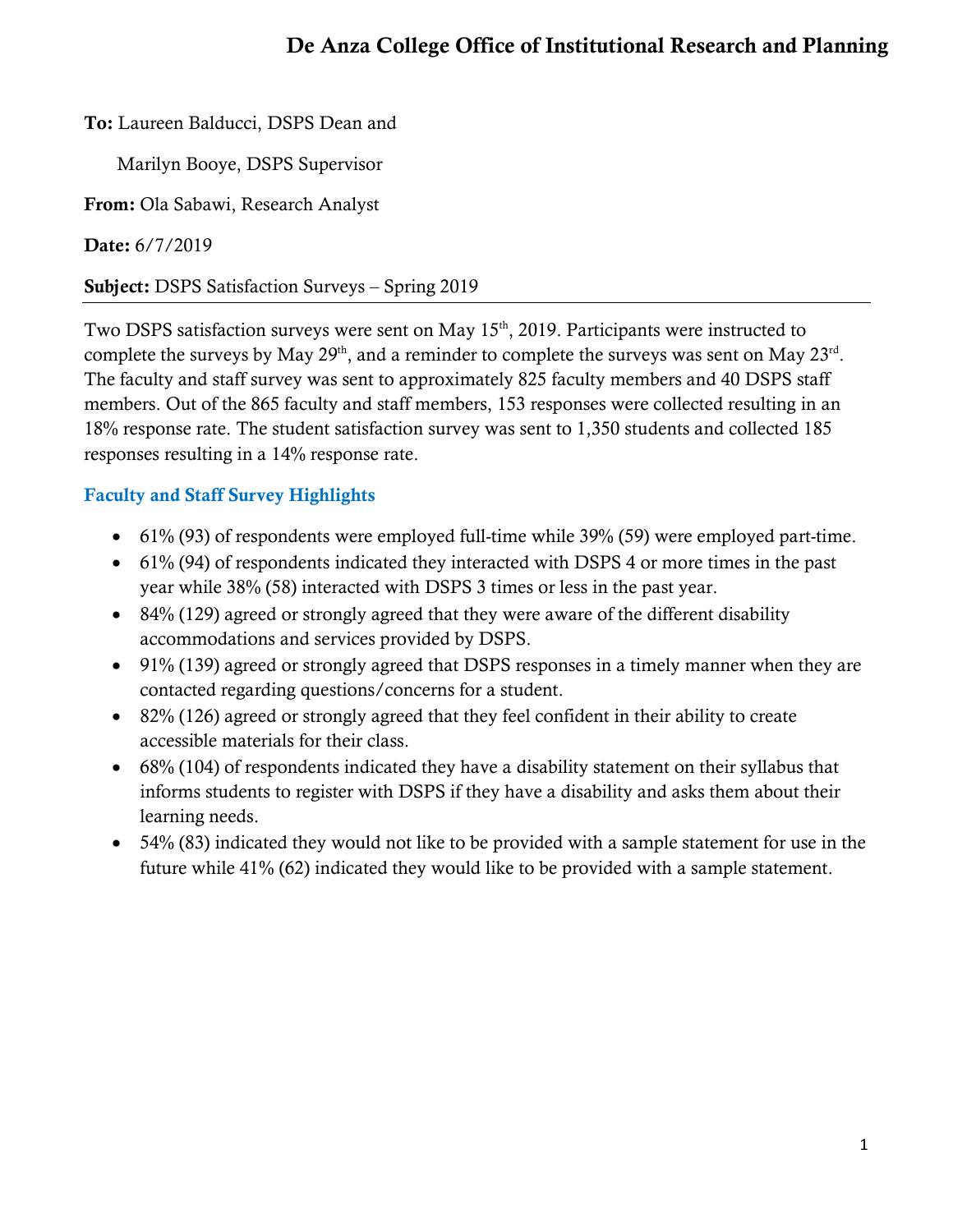## Student Survey Highlights

- 97% (179) of survey respondents agreed or strongly agreed that overall, the college is responsive to students with disabilities.
- 90% (167) of respondents agreed or strongly agreed that overall, DSPS services contributed to their success in college.
- 86% (159) agreed or strongly agreed that they self-advocated with their instructors about the need for accommodation.
- 87% (162) agreed or strongly agreed that they can explain the connection between their academic adjustments and their disability.
- 87% (162) agreed or strongly agreed that their academic adjustment has helped them reach their educational goal.
- 94% (173) agreed or strongly agreed that the DSPS office is a welcoming and positive environment making it comfortable to request assistance.
- 72% (134) of respondents indicated they are not aware of the process to file complaints with the DSPS office while 27% (50) indicated they were aware of that process.
- 91% (169) indicated they have never filed a complaint with DSPS while 9% (16) indicated that they have.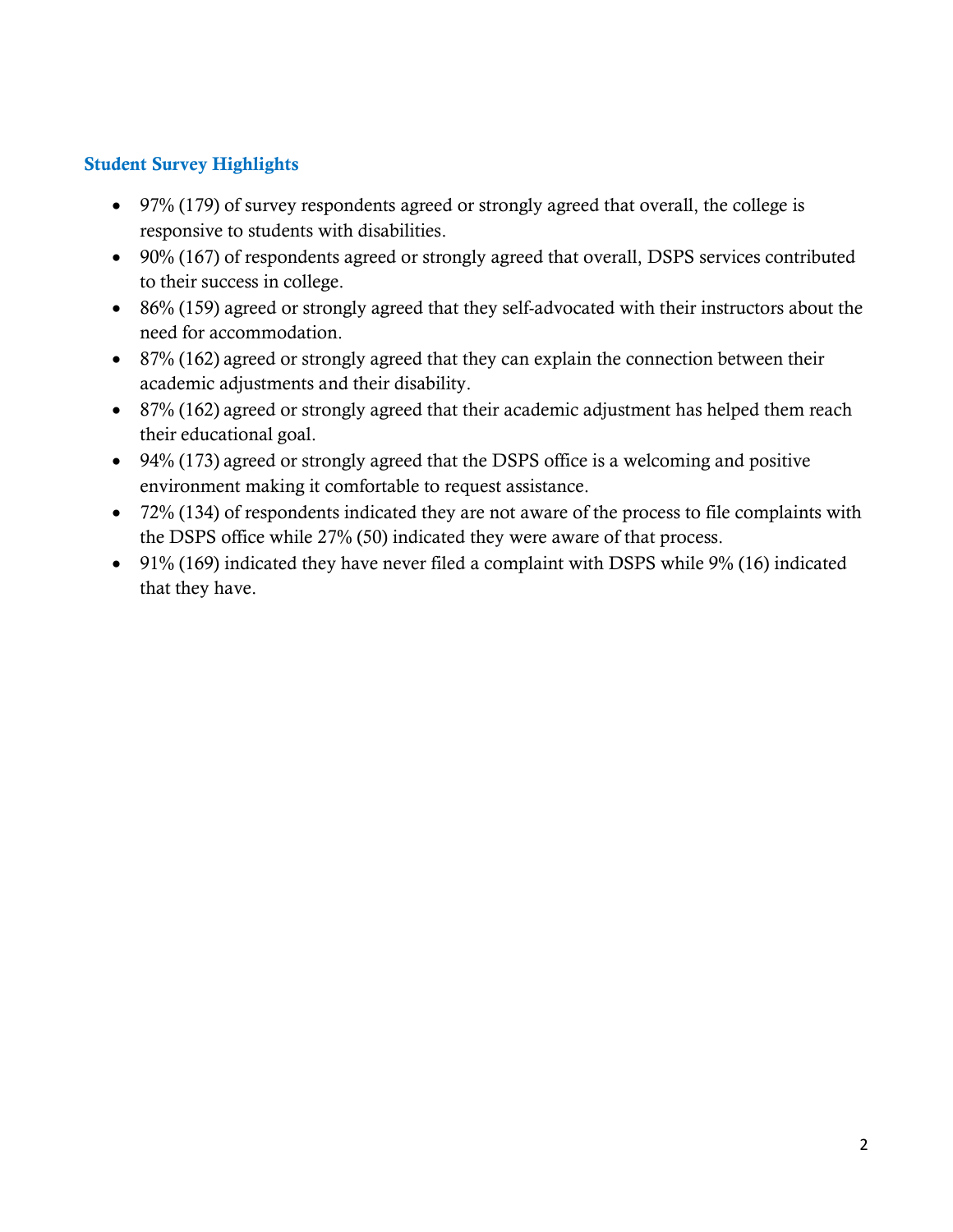# 2019 DSPS Satisfaction Survey - Faculty and Staff

#### 1. Employment Status:

| <b>Response</b>         | <b>Frequency</b> | <b>Percent</b> |                  | Graph     |
|-------------------------|------------------|----------------|------------------|-----------|
| <b>Full Time</b>        | 93               | 60.78          |                  |           |
| Part Time               | 59               | 38.56          | 100              |           |
|                         |                  |                | 80               |           |
|                         |                  |                | 60               |           |
|                         |                  |                | 40               |           |
|                         |                  |                | 20               |           |
|                         |                  |                | $\bf{0}$         |           |
|                         |                  |                | <b>Full Time</b> | Part Time |
| <b>Total Valid</b>      | 152              | 99.35          |                  |           |
| <b>Invalid Response</b> |                  | 0.65           |                  |           |
| <b>Total</b>            | 153              | 100.00         |                  |           |

2. Approximately, how many times in the past year have you interacted with DSPS?

| <b>Response</b>         | <b>Frequency</b> | <b>Percent</b> | Graph                                        |
|-------------------------|------------------|----------------|----------------------------------------------|
| $\vert 0 \vert$         | $6\,$            | 3.92           |                                              |
| $1 - 3$                 | 52               | 33.99          | 100                                          |
| $ 4-6 $                 | 42               | 27.45          |                                              |
| 7 or more               | 52               | 33.99          | 80                                           |
|                         |                  |                | 60                                           |
|                         |                  |                | 40                                           |
|                         |                  |                | 20                                           |
|                         |                  |                | $\mathbf 0$                                  |
|                         |                  |                | $4-6$<br>$1 - 3$<br>$\mathbf 0$<br>7 or more |
| <b>Total Valid</b>      | 152              | 99.35          |                                              |
| <b>Invalid Response</b> |                  | 0.65           |                                              |
| Total                   | 153              | 100.00         |                                              |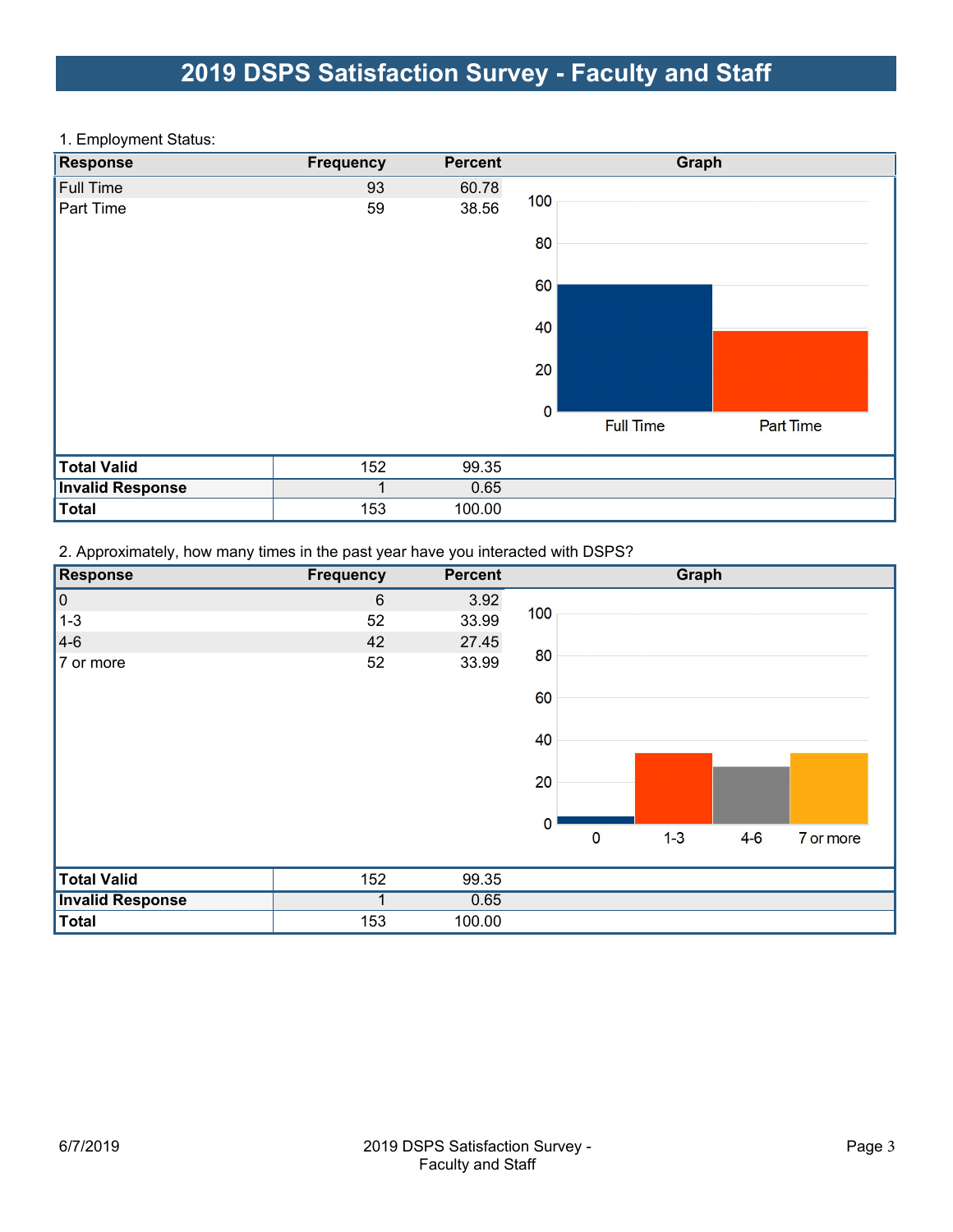3. I am aware of the different disability accommodations and services provided by DSPS (e.g., Adaptive Computer Lab, Alternate Media, Interpreting Services, Testing Accommodations, Note-taking)

| <b>Response</b>         | <b>Frequency</b> | <b>Percent</b> | Graph                             |
|-------------------------|------------------|----------------|-----------------------------------|
| Strongly agree          | 53               | 34.64          |                                   |
| Agree                   | 76               | 49.67          | 100                               |
| <b>Disagree</b>         | 17               | 11.11          | 80                                |
| Strongly disagree       | 4                | 2.61           |                                   |
|                         |                  |                | 60                                |
|                         |                  |                | 40                                |
|                         |                  |                | 20                                |
|                         |                  |                | $\Omega$                          |
|                         |                  |                | Strongly agree<br><b>Disagree</b> |
|                         |                  |                | Strongly disagree<br>Agree        |
| <b>Total Valid</b>      | 150              | 98.04          |                                   |
| <b>Invalid Response</b> | 3                | 1.96           |                                   |
| <b>Total</b>            | 153              | 100.00         |                                   |

4. When I have contacted DSPS regarding questions/concerns for a student, I have received a response in a timely manner.

| <b>Response</b>         | <b>Frequency</b> | <b>Percent</b> | Graph                             |
|-------------------------|------------------|----------------|-----------------------------------|
| Strongly agree          | 82               | 53.59          |                                   |
| Agree                   | 57               | 37.25          | 100                               |
| Disagree                | 7                | 4.58           | 80                                |
| Strongly disagree       | 5                | 3.27           |                                   |
|                         |                  |                | 60                                |
|                         |                  |                | 40                                |
|                         |                  |                | 20                                |
|                         |                  |                | $\Omega$                          |
|                         |                  |                | Strongly agree<br><b>Disagree</b> |
|                         |                  |                | Strongly disagree<br>Agree        |
| <b>Total Valid</b>      | 151              | 98.69          |                                   |
| <b>Invalid Response</b> | 2                | 1.31           |                                   |
| <b>Total</b>            | 153              | 100.00         |                                   |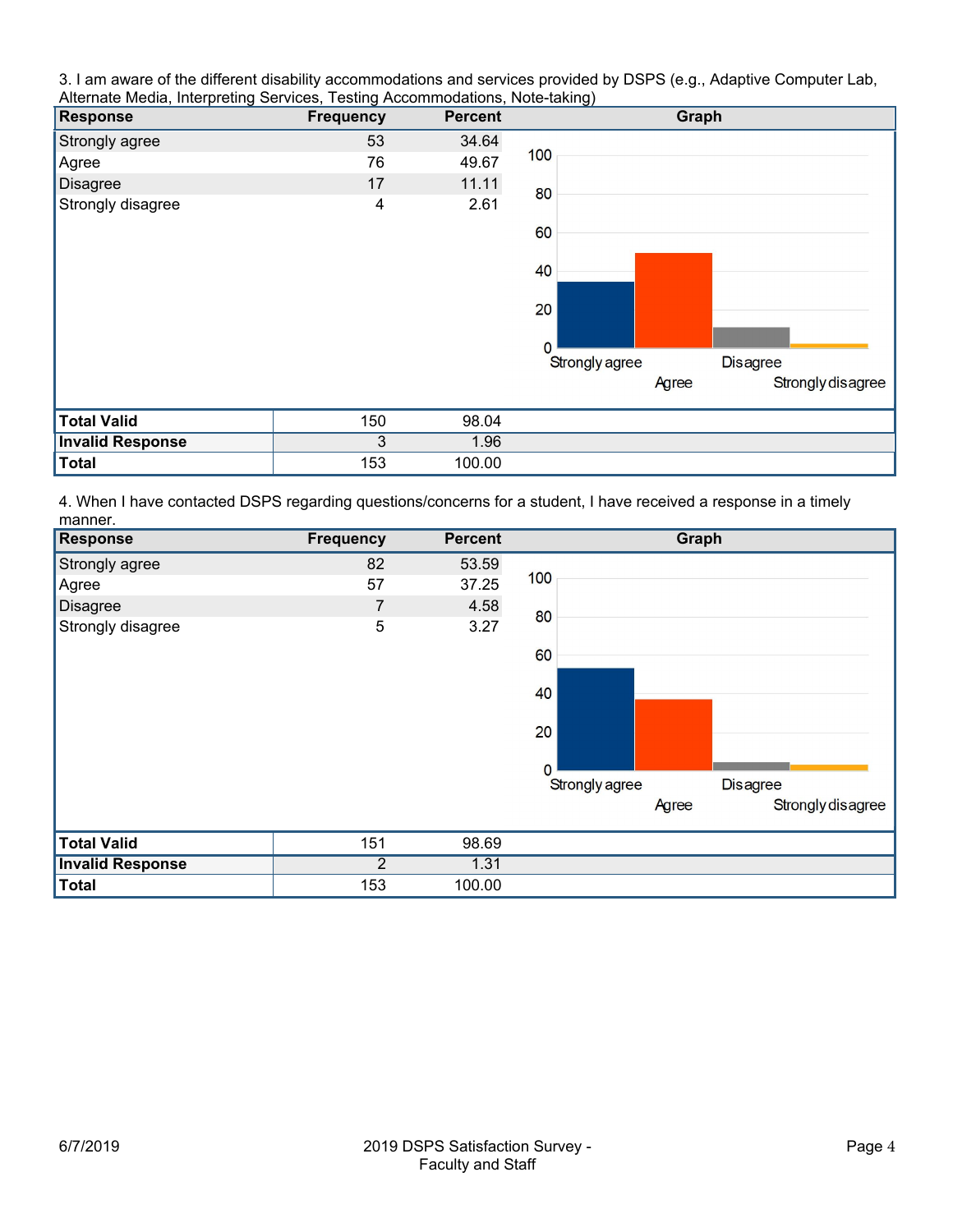5. I feel confident in my ability to create accessible materials for my class.

| <b>Response</b>         | <b>Frequency</b> | <b>Percent</b> | Graph                             |
|-------------------------|------------------|----------------|-----------------------------------|
| Strongly agree          | 47               | 30.72          |                                   |
| Agree                   | 79               | 51.63          | 100                               |
| <b>Disagree</b>         | 21               | 13.73          | 80                                |
| Strongly disagree       | 3                | 1.96           |                                   |
|                         |                  |                | 60                                |
|                         |                  |                | 40                                |
|                         |                  |                | 20                                |
|                         |                  |                | $\mathbf{0}$                      |
|                         |                  |                | Strongly agree<br><b>Disagree</b> |
|                         |                  |                | Strongly disagree<br>Agree        |
| <b>Total Valid</b>      | 150              | 98.04          |                                   |
| <b>Invalid Response</b> | 3                | 1.96           |                                   |
| <b>Total</b>            | 153              | 100.00         |                                   |

6. Do you have a disability statement on your syllabus that informs students to register with DSPS if they have a disability and asks them about their learning needs?

| Response                | <b>Frequency</b> | <b>Percent</b> |          | Graph     |
|-------------------------|------------------|----------------|----------|-----------|
| Yes                     | 104              | 67.97          |          |           |
| ∥No                     | 44               | 28.76          | 100      |           |
|                         |                  |                | 80       |           |
|                         |                  |                | 60       |           |
|                         |                  |                | 40       |           |
|                         |                  |                | 20       |           |
|                         |                  |                | $\bf{0}$ |           |
|                         |                  |                | Yes      | <b>No</b> |
| <b>Total Valid</b>      | 148              | 96.73          |          |           |
| <b>Invalid Response</b> | 5                | 3.27           |          |           |
| Total                   | 153              | 100.00         |          |           |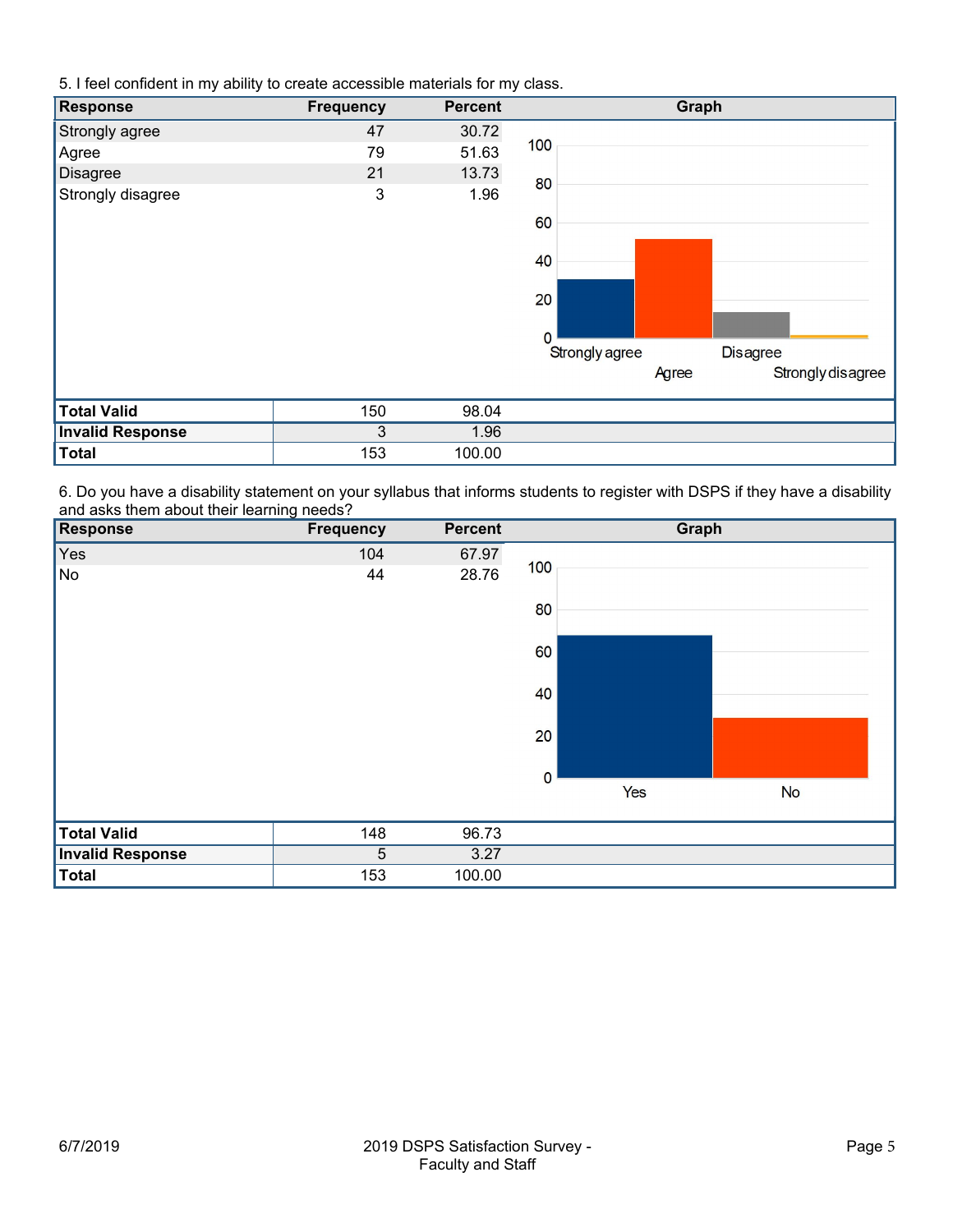7. Would you like to be provided with a sample statement for use in the future?

| <b>Response</b>         | <b>Frequency</b> | <b>Percent</b> |             | Graph |           |  |
|-------------------------|------------------|----------------|-------------|-------|-----------|--|
| Yes                     | 62               | 40.52          |             |       |           |  |
| ∥No                     | 83               | 54.25          | 100         |       |           |  |
|                         |                  |                | 80          |       |           |  |
|                         |                  |                | 60          |       |           |  |
|                         |                  |                | 40          |       |           |  |
|                         |                  |                | 20          |       |           |  |
|                         |                  |                | $\mathbf 0$ |       |           |  |
|                         |                  |                |             | Yes   | <b>No</b> |  |
| <b>Total Valid</b>      | 145              | 94.77          |             |       |           |  |
| <b>Invalid Response</b> | 8                | 5.23           |             |       |           |  |
| Total                   | 153              | 100.00         |             |       |           |  |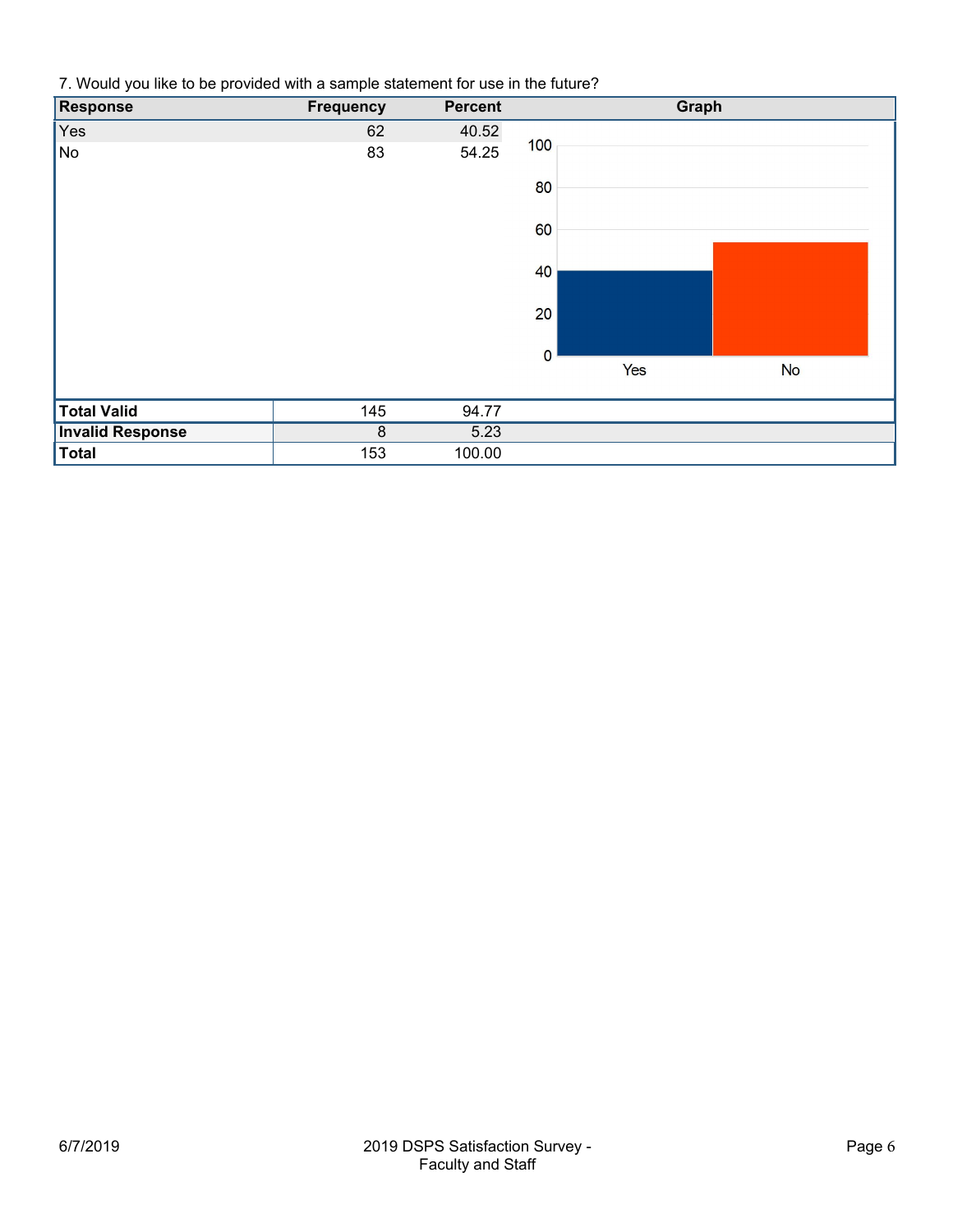# 2019 DSPS Satisfaction Survey - Students

| <b>Response</b>    | <b>Frequency</b> | <b>Percent</b> | Graph                             |
|--------------------|------------------|----------------|-----------------------------------|
| Strongly agree     | 101              | 54.59          |                                   |
| Agree              | 78               | 42.16          | 100                               |
| Disagree           | 4                | 2.16           | 80                                |
| Strongly disagree  | $\overline{2}$   | 1.08           |                                   |
|                    |                  |                | 60                                |
|                    |                  |                | 40                                |
|                    |                  |                | 20                                |
|                    |                  |                | $\Omega$                          |
|                    |                  |                | Strongly agree<br><b>Disagree</b> |
|                    |                  |                | Strongly disagree<br>Agree        |
| <b>Total Valid</b> | 185              | 100.00         |                                   |
| <b>Total</b>       | 185              | 100.00         |                                   |

1. Overall, the college is responsive to students with disabilities.

2. Overall, DSPS services contributed to my success in college.

| <b>Response</b>         | <b>Frequency</b> | <b>Percent</b> | Graph                             |
|-------------------------|------------------|----------------|-----------------------------------|
| Strongly agree          | 94               | 50.81          |                                   |
| Agree                   | 73               | 39.46          | 100                               |
| Disagree                | 13               | 7.03           | 80                                |
| Strongly disagree       | $\overline{2}$   | 1.08           |                                   |
|                         |                  |                | 60                                |
|                         |                  |                | 40                                |
|                         |                  |                | 20                                |
|                         |                  |                | $\mathbf 0$                       |
|                         |                  |                | Strongly agree<br><b>Disagree</b> |
|                         |                  |                | Strongly disagree<br>Agree        |
| <b>Total Valid</b>      | 182              | 98.38          |                                   |
| <b>Invalid Response</b> | 3                | 1.62           |                                   |
| <b>Total</b>            | 185              | 100.00         |                                   |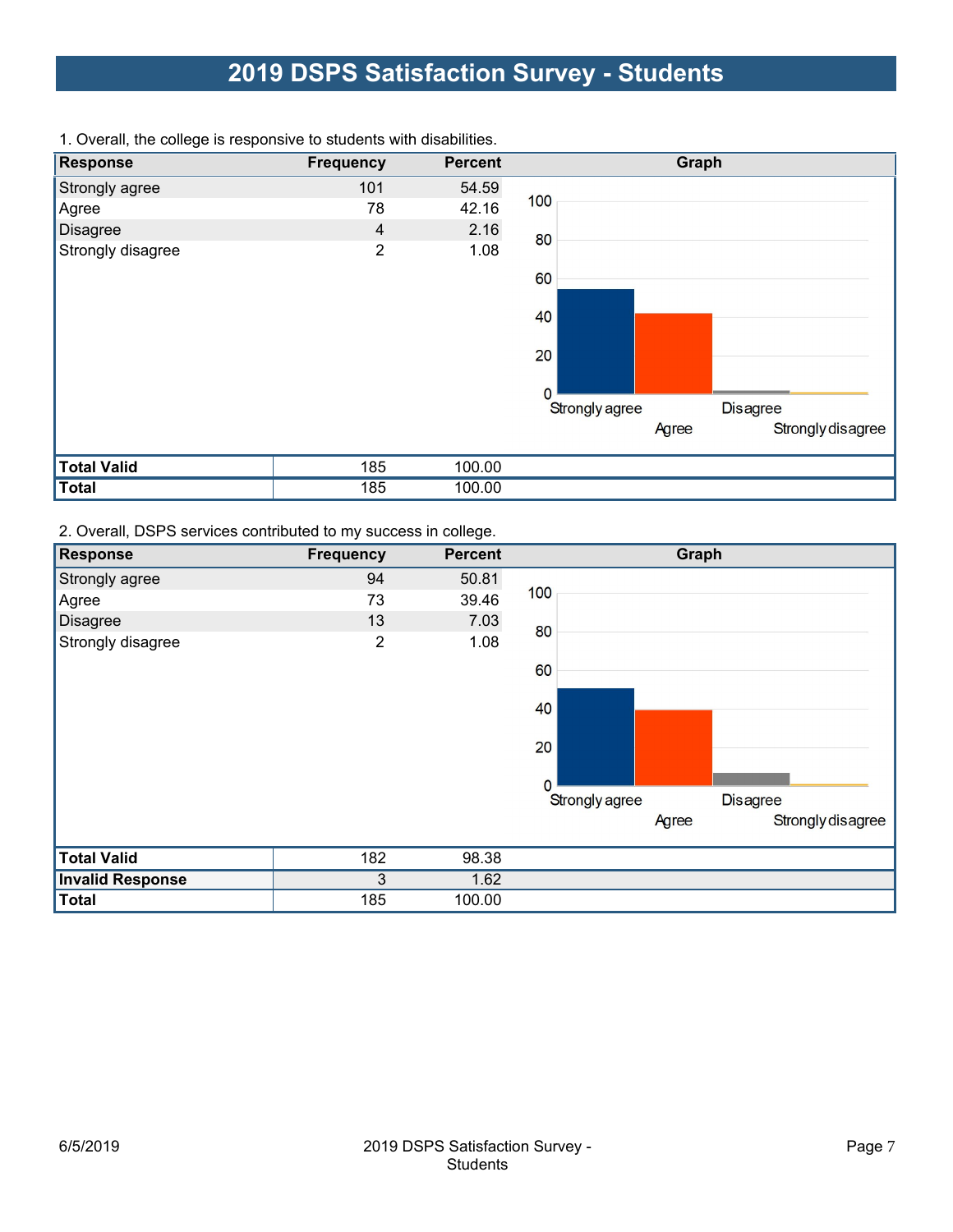3. I self-advocated with my instructors about the need for accommodation.

| <b>Response</b>         | <b>Frequency</b> | <b>Percent</b> | Graph                             |
|-------------------------|------------------|----------------|-----------------------------------|
| Strongly agree          | 68               | 36.76          |                                   |
| Agree                   | 91               | 49.19          | 100                               |
| <b>Disagree</b>         | 18               | 9.73           | 80                                |
| Strongly disagree       | 5                | 2.70           |                                   |
|                         |                  |                | 60                                |
|                         |                  |                | 40                                |
|                         |                  |                | 20                                |
|                         |                  |                | $\mathbf 0$                       |
|                         |                  |                | Strongly agree<br><b>Disagree</b> |
|                         |                  |                | Strongly disagree<br>Agree        |
| <b>Total Valid</b>      | 182              | 98.38          |                                   |
| <b>Invalid Response</b> | 3                | 1.62           |                                   |
| <b>Total</b>            | 185              | 100.00         |                                   |

4. I can explain the connection between my academic adjustments and my disability.

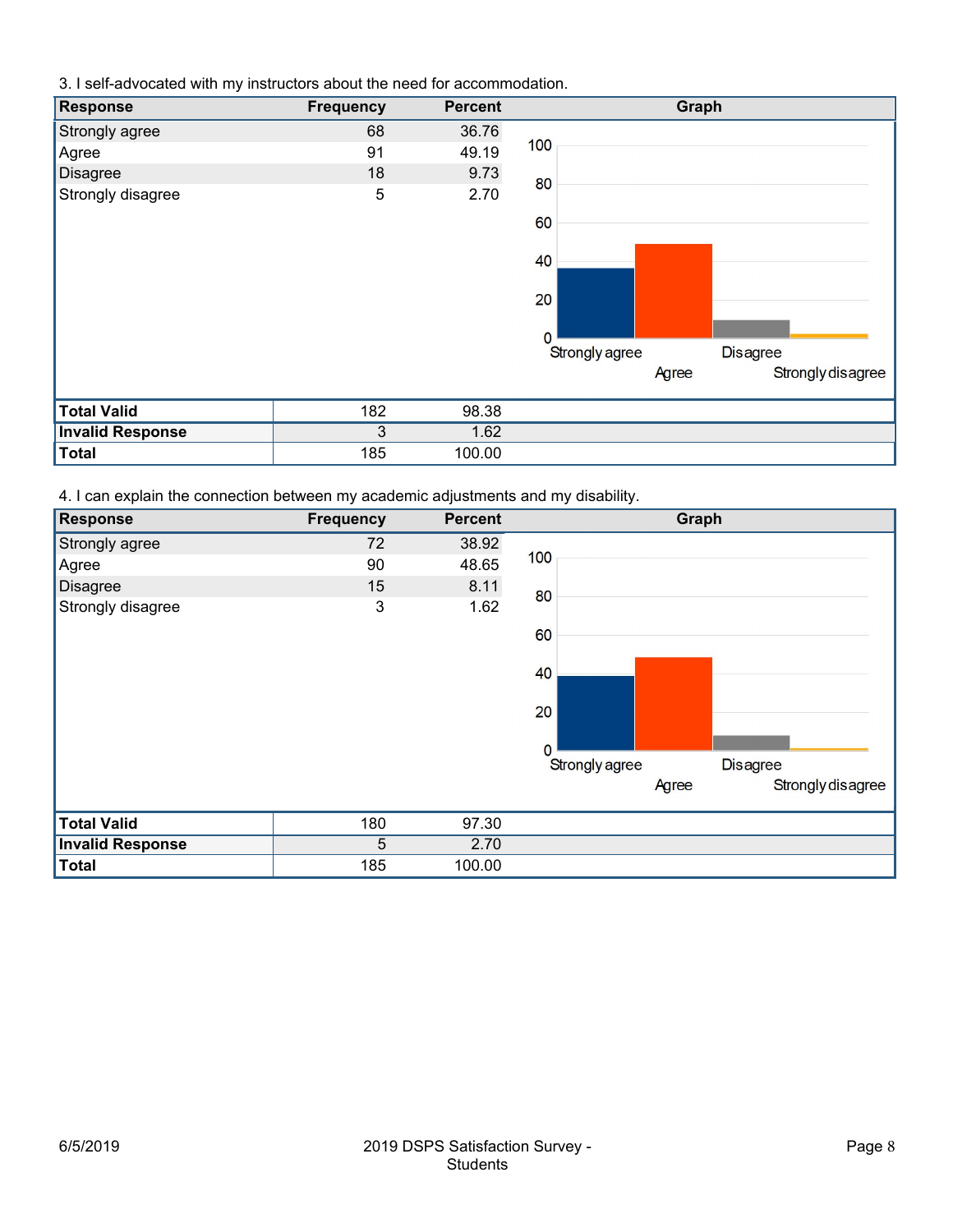5. My academic adjustment has helped me reach my educational goal.

| Response                | <b>Frequency</b> | <b>Percent</b> | Graph                             |
|-------------------------|------------------|----------------|-----------------------------------|
| Strongly agree          | 77               | 41.62          |                                   |
| Agree                   | 85               | 45.95          | 100                               |
| Disagree                | 12               | 6.49           | 80                                |
| Strongly disagree       | 4                | 2.16           |                                   |
|                         |                  |                | 60                                |
|                         |                  |                | 40                                |
|                         |                  |                | 20                                |
|                         |                  |                | $\mathbf 0$                       |
|                         |                  |                | Strongly agree<br><b>Disagree</b> |
|                         |                  |                | Strongly disagree<br>Agree        |
| <b>Total Valid</b>      | 178              | 96.22          |                                   |
| <b>Invalid Response</b> | 7                | 3.78           |                                   |
| <b>Total</b>            | 185              | 100.00         |                                   |

6. DSPS office is a welcoming and positive environment making it comfortable to request assistance.

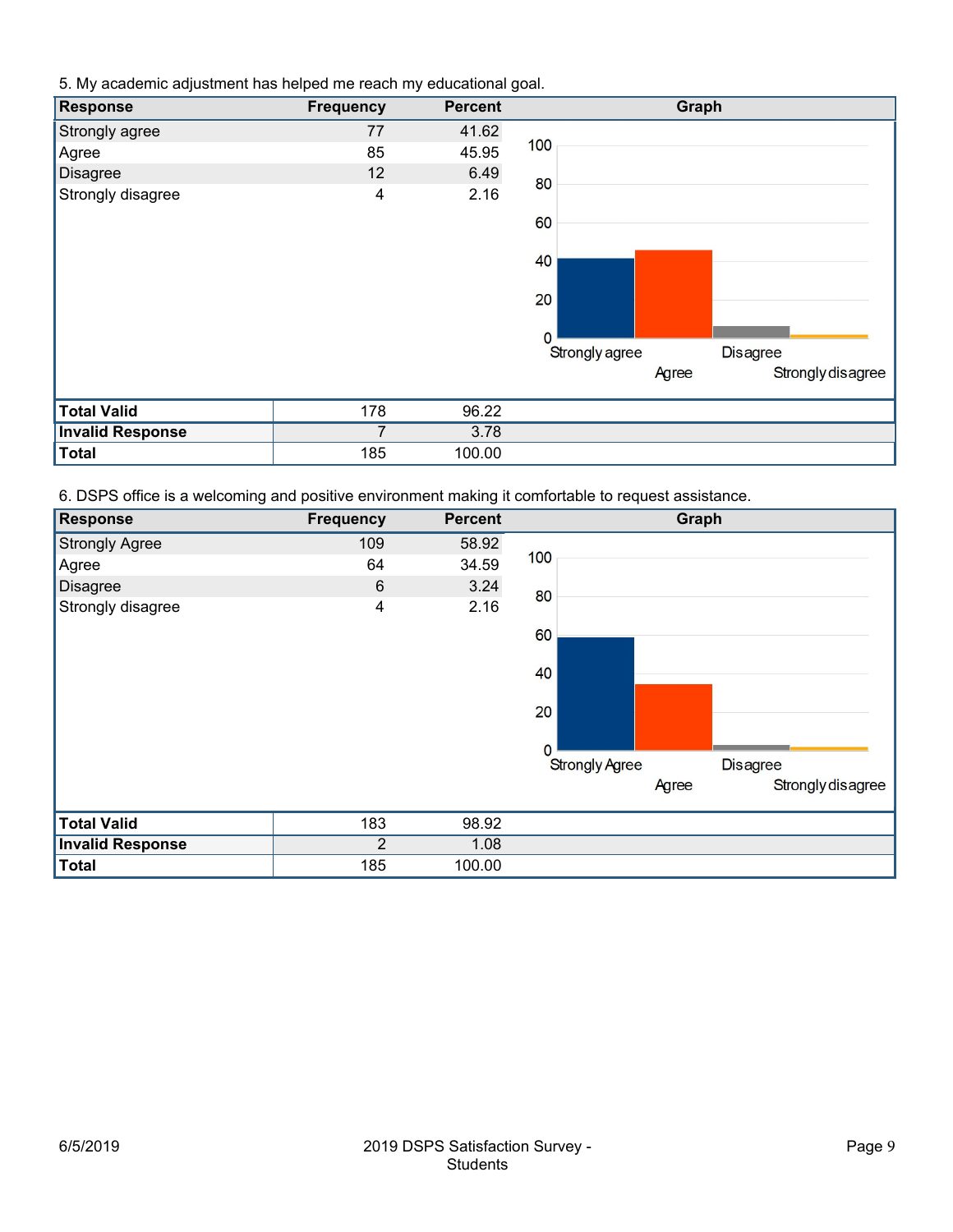7. Are you aware of the process to file complaints with the DSPS office?

| Response                | <b>Frequency</b> | <b>Percent</b> |             | Graph |           |  |
|-------------------------|------------------|----------------|-------------|-------|-----------|--|
| Yes                     | 50               | 27.03          |             |       |           |  |
| No                      | 134              | 72.43          | 100         |       |           |  |
|                         |                  |                | 80          |       |           |  |
|                         |                  |                | 60          |       |           |  |
|                         |                  |                | 40          |       |           |  |
|                         |                  |                | 20          |       |           |  |
|                         |                  |                | $\mathbf 0$ |       |           |  |
|                         |                  |                |             | Yes   | <b>No</b> |  |
| <b>Total Valid</b>      | 184              | 99.46          |             |       |           |  |
| <b>Invalid Response</b> |                  | 0.54           |             |       |           |  |
| <b>Total</b>            | 185              | 100.00         |             |       |           |  |

### 8. Did you/have you ever filed a complaint?

| Response           | <b>Frequency</b> | <b>Percent</b> |             | Graph |           |
|--------------------|------------------|----------------|-------------|-------|-----------|
| Yes                | 16               | 8.65           |             |       |           |
| ∥No                | 169              | 91.35          | 100         |       |           |
|                    |                  |                | 80          |       |           |
|                    |                  |                | 60          |       |           |
|                    |                  |                | 40          |       |           |
|                    |                  |                | 20          |       |           |
|                    |                  |                | $\mathbf 0$ |       |           |
|                    |                  |                |             | Yes   | <b>No</b> |
| <b>Total Valid</b> | 185              | 100.00         |             |       |           |
| Total              | 185              | 100.00         |             |       |           |